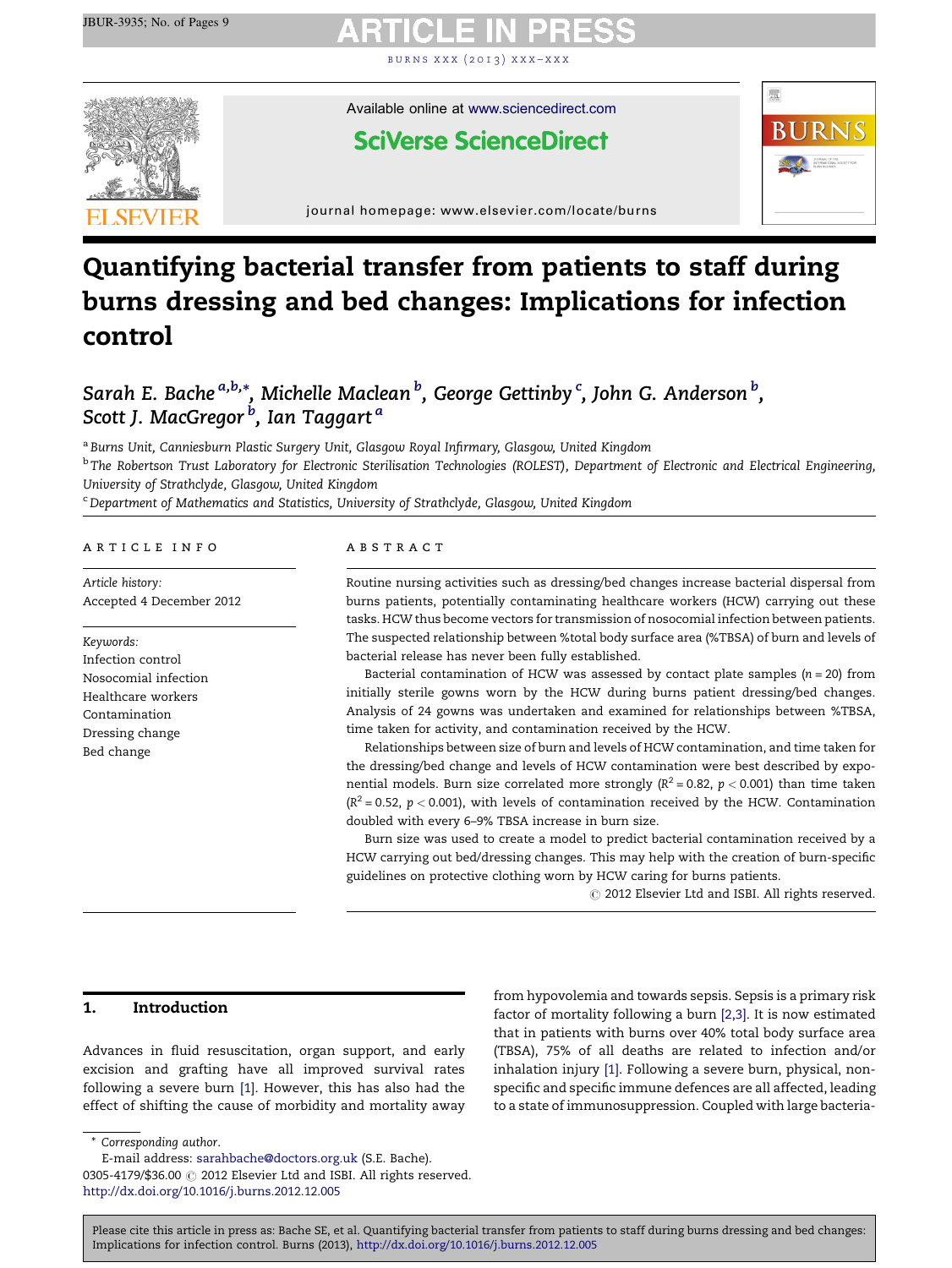harbouring wounds, this renders burns patients both susceptible to infection and potent dispersers of bacteria [\[4\]](#page-7-0). The consequences of nosocomial propagation can be felt throughout the entire hospital, increasing costs and the risk of outbreaks of multidrug-resistant bacteria on the burns unit and beyond [\[5\]](#page-7-0).

Transmission of infection between burns patients mainly occurs through airborne transmission or direct and indirect contact [\[1,6\]](#page-7-0). Routine nursing activity may create periods of increased bacterial dispersal into the air and onto surfaces and other individuals present in the vicinity. The present study examines the contamination of healthcare workers (HCW) resulting from burn wound dressing changes, which are often coupled with bed sheet changes.

Dressing changes on even small non-burn wounds create airborne dispersal of bacteria [\[7\].](#page-7-0) Bed sheet changes have also been shown to liberate bacteria into the air [\[8\]](#page-7-0). In the 1970s, attempts were made to link the size of a burn and the airborne dispersal of Staphylococcus aureus during a dressing change, which implied that the size of the burn was related to levels of bacteria found on settle plates over a period of days [\[9\].](#page-7-0) More recently, it was shown that 31% of dressing changes on methicillin resistant S. aureus (MRSA) positive burns patients liberated the organism into the air [\[10\].](#page-7-0)

HCW uniforms are a potential reservoir of infection [\[11–13\]](#page-7-0), and their contamination can be directly attributed to patients [\[14,15\].](#page-7-0) Not only can bacteria be transferred from burns patients to uniforms during dressing changes, but also laboratory simulations have demonstrated that these bacteria can be transferred from the uniform to patients [\[17,18\]](#page-7-0). Despite this, there is little consensus for the appropriate protective attire to be worn by HCW carrying out dressing changes on burns patients. In a survey of US burns units, only 24% of units required full protective coverage on entering a patient's room and changing a dressing [\[19\].](#page-7-0) UK guidelines are similarly vague and not burns-specific [\[20–22\].](#page-7-0) Quantitative data on key issues may help in their development. In this context, the current study was set up to address the hypothesis that the level of contamination received by a HCW would be related to the size of the burn and the time taken for the dressing change.

# 2. Materials and methods

### 2.1. Setting

Quantification of HCW contamination was carried out during burn dressing changes. For patients with larger burns, the dressing change would usually also incorporate a bed sheet change while rolling the patient to apply bandages (hereafter termed 'dressing/bed change'). Data including age of burn, recent routine wound swab results, time taken for the dressing/bed change to take place and the %TBSA burn were recorded for each patient. Patients were treated according to standard practice on our burns unit. We aim for early excision and split thickness skin autograft or coverage with a dermal substitute in all deep dermal and full thickness burns. Patients with superficial burns, or those deemed too sick for surgical intervention are managed conservatively with dressings and

topical agents. Patients with burn wounds over 10 days old were excluded from the study.

#### 2.2. Sample standardisation

To ensure that samples were taken from a standardised baseline, HCW were asked to don sterile, impermeable, disposable full-body gowns over their uniforms prior to performing dressing/bed changes. This was done to eliminate natural variations in bacterial contamination between different HCWs before the beginning of the dressing/bed change. It also provided a consistent sampling material, which was preferable to sampling from a variety of textures and surfaces including cotton and skin. Gowns were thus worn by the HCW only to facilitate the study design and sampling objectives. Usually, disposable plastic aprons would be worn over uniforms as routine bed/dressing changes are carried out. All HCW maintained standard hand hygiene by decontaminating hands and putting on fresh disposable gloves before entering the patient's room to carry out the nursing activity. Thereafter, with the exception of wearing disposable gowns rather than disposable plastic aprons over uniforms, the HCW carried out the dressing/bed change in the usual manner. Gloves were removed and hands washed following the dressing change and gown sampling, before leaving the room.

Samples were taken from the two most 'involved' HCW carrying out the dressing change, each of whom would usually stand either side of the bed and carry out undressing and redressing of wounds alongside one another. For smaller burns, one HCW often carried out the dressing change alone, and only one set of samples was obtained. Sampling during dressing/bed changes on any one patient was only carried out once.

### 2.3. Sampling sites

Following the dressing/bed change, and while the HCW was still wearing the disposable gown, and remained in the patient's room, the gown was sampled. To estimate the contamination that would be received during a dressing/bed change by a HCW who had not been wearing an apron, samples were taken from 20 sites across the front of the gown. The 20 'no apron' sites are illustrated in [Fig.](#page-2-0) 1. Of note, the sites are all across the front of the gown, as it was the aim of the study to collect samples from areas that were likely to become most contaminated during dressing/bed changes. In order to estimate the protection afforded had a disposable plastic apron been worn, a subset of 15 'with apron' sites were analysed separately. These excluded five sampling sites on the chest and abdomen that would normally be covered by a disposable apron. These are also demonstrated in [Fig.](#page-2-0) 1.

### 2.4. Bacteriological methods

Samples were taken from the 20 sites using 25  $cm<sup>2</sup>$  Baird Parker Agar (BPA) contact plates that were pressed firmly against the sampling site for approximately 2 s, by the same investigator (SEB). BPA allows for selective isolation of staphylococcal-type organisms, which are an accepted marker of bacteria originating from a human source [\[23\]](#page-8-0). A selective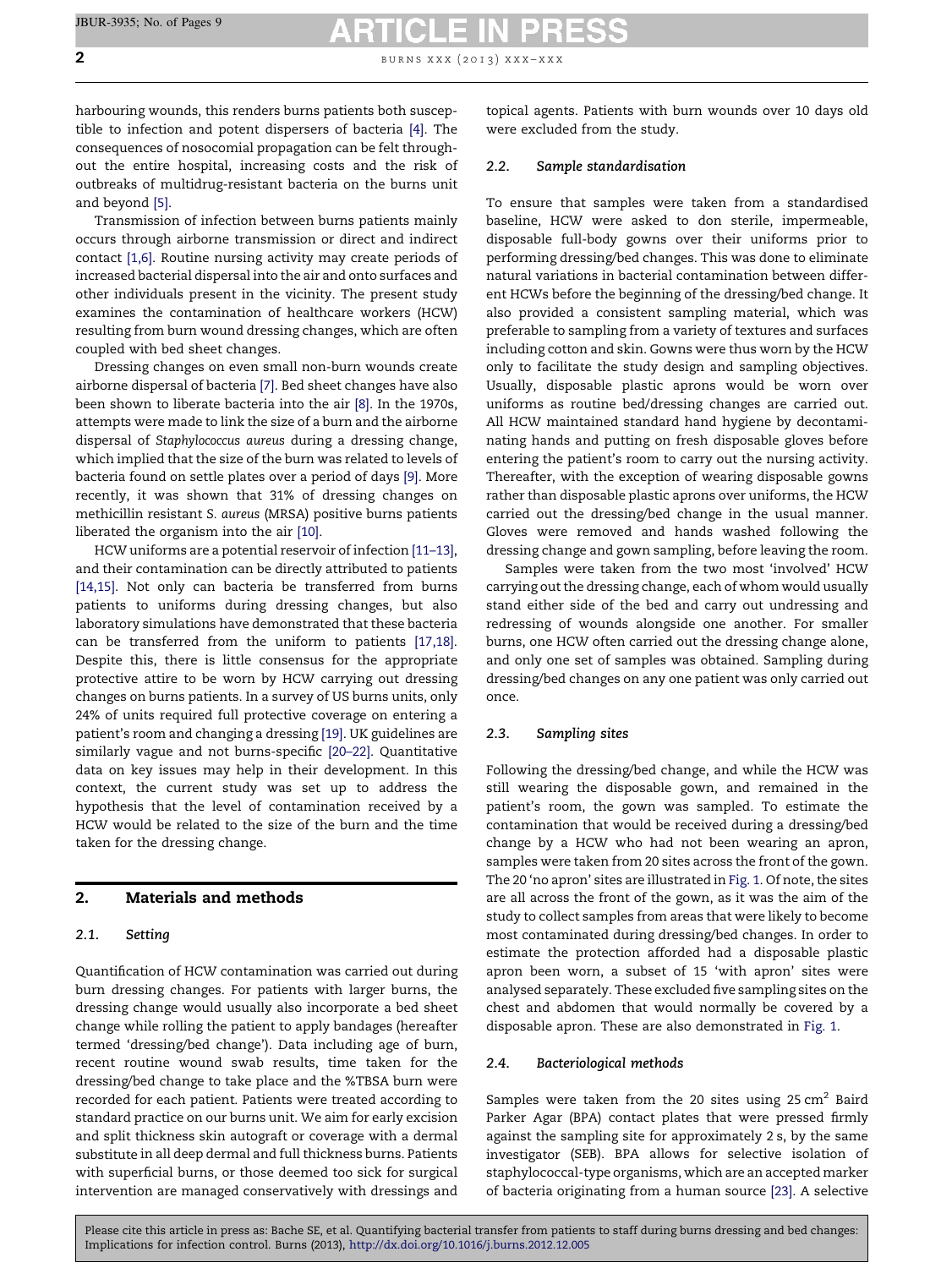#### BURNS XXX  $(2013)$  XXX-XXX  $3$

<span id="page-2-0"></span>

Fig. 1 – Diagram to demonstrate sampling sites on the front of HCW gowns. The image on the left shows the positions of all 20 sampling sites (termed 'no apron' sites). The image on the right highlights the 15 sampling sites left exposed if the HCW had been wearing an apron (termed 'with apron' sites). The two sets of samples were analysed separately.

agar was chosen over a non-selective agar as preliminary studies indicated that non-selective agar yielded too many bacterial colony-forming units (cfu) per agar plate to accurately enumerate. Contact agar plates allow direct sample collection from the contaminated gowns, and enable accurate reproduction of sampling due to the defined surface area of the agar plates. Sample plates were incubated at 37  $\degree$ C for 48 h before enumeration.

The time taken for the dressing/bed change to take place was measured from when the HCWentered the patient's room to commence the dressing/bed change (the point at which they would usually don a plastic apron). It finished at the point when the dressing and bed change (if that was also being carried out) was completed, when they would usually remove their apron and gloves prior to leaving the room. At this point the gown was sampled. Any further activities, including tidying the room, assisting with feeding, or brushing the patient's hair or teeth were not included in the time taken for dressing/bed change. The gown was sampled before these extra activities took place. This meant that the contamination measured was that received only during the dressing/bed change. It was not possible to separate the dressing and bed change components of the activity, as the bed sheet change

was often integrated into the dressing change when the patient was rolled for application of bandages. We intended to mimic real-life situations as much as possible and did not want to inconvenience the patient or HCW, or prolong the activity by carrying out separate dressing changes and bed changes, during what can be a distressing and uncomfortable time.

### 2.5. Statistical analysis

In undertaking the study consideration was given to power and sample size required for the purposes of the regression and correlation analysis. It was estimated that measurements would be required on bacterial cfu and associated %TBSA for a minimum of 10 patients in order to have in excess of 90% statistical power to detect a correlation of 0.9 with 95% confidence. A random sample size of between 10 and 15 patients was planned with replicate cfu measurements being observed on up to two HCW carrying out dressing/bed changes per patient.

HCW bacterial contamination was expressed as mean number of bacterial cfu per 25  $cm<sup>2</sup>$  agar plate, or mean cfu/ plate. For each sampling session this was calculated for all 20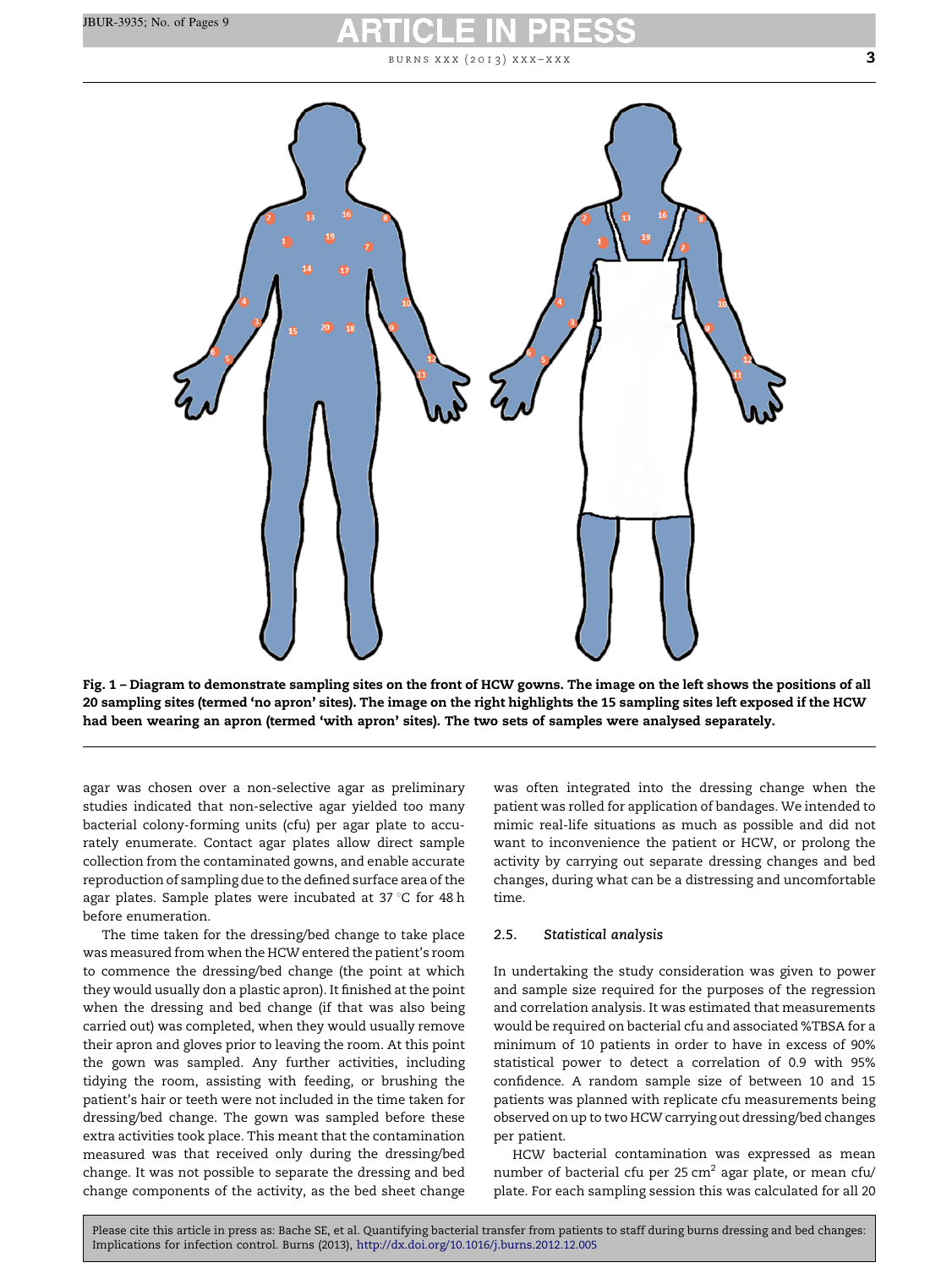<span id="page-3-0"></span> $\overline{\mathbf{4}}$  b u r n s x x x (2013) x x x – x x x

'no apron' sites, and also for the 15 'with apron sites', excluding those 5 sites that would have been covered by a disposable plastic apron, had one been worn. Statistical analysis was carried out using NCSS Windows Version 7 software. Relationships were examined for between three variables: %TBSA and HCW contamination; time taken for the dressing/bed change and HCW contamination; %TBSA and time taken for the dressing/bed change. Separate analysis was carried out on all 20 'no apron' sites, and on the 15 'with apron' sampling sites. Mathematical modelling was used to identify equations which best described the three relationships. These were used to predict the contamination a HCW would receive during dressing/bed change of a burn patient by % TSBA. The coefficient of determination,  $R^2$  was used to measure how well the model fitted to the observed data and  $p < 0.05$  was considered significant.

# 3. Results

### 3.1. Patient demographics and wound information

Samples were collected from the gowns of 24 HCW carrying out dressing changes on 15 different patients, with a mean burn size of 19%TBSA (range 1–51%TBSA). Mean age of patient was 39 years (range 19–85 years). Samples were taken a mean of 6.4 days after the burn (range 2–10 days). Mean time taken for the dressing change was 45 min (range 10–90 min). The most common organism identified on routine wound swabs was S. aureus. Bacillus sp., coliforms, and Streptococcus sp. were also commonly isolated. Results are summarised in [Table](#page-4-0) 1.

# 3.2. Relationship between time taken for dressing/bed change and %TBSA

A significant relationship was demonstrated between the time taken for the dressing/bed change to take place and the size of the burn (%TBSA). This was explained by a linear correlation (coefficient of determination,  $R^2 = 0.76$ ;  $p < 0.001$ ). This is demonstrated in Fig. 2.

# 3.3. Analysis of 20 'no apron' sites

The variation in contamination received by a HCW during a dressing/bed change when 20 'no apron' sampling sites were analysed was examined in relation to %TBSA of the burn and time taken for the dressing/bed change. Both relationships were explained by exponential models. These were as follows:

Relationship between HCW contamination and %TBSA (coefficient of determination,  $R^2$  = 0.82;  $p < 0.001$ ): Mean cfu/plate = 8.59  $Exp^{0.080\times\%TBSA}$ 

Relationship between time taken in min for dressing/bed change and HCW contamination (coefficient of determination,  $R^2$  = 0.52;  $p < 0.002$ ):

Mean cfu/plate =  $17.44$  Exp<sup>0.034 $\times$ time taken in min</sup>

These curves are illustrated in [Fig.](#page-5-0) 3. Both charts demonstrate an exponential relationship between the variable (%TBSA or time taken for the dressing/bed change to take place) and the contamination received by the HCW. However, although they are both significant relationships, time taken correlates less strongly than %TBSA as shown by the lower  $R^2$ . %TBSA is a more accurate predictor of HCW contamination than time taken for the dressing/bed change to take place.

#### 3.4. Analysis of 15 'with apron' sites

The variation in contamination received by a HCW during a dressing/bed change when 15 'with apron' sampling sites was examined in relation to %TBSA of the burn and time taken for the dressing/bed change. Both relationships were explained by exponential models. These were as follows:

Relationship between HCW contamination and %TBSA (coefficient of determination,  $R^2 = 0.86$ ;  $p < 0.001$ ): Mean cfu/plate = 2.05  $Exp^{0.110\times\%TBSA}$ 

Relationship between HCW contamination and time taken in min for dressing/bed change (coefficient of determination,  $R^2 = 0.44$ ;  $p = 0.007$ ):

Mean cfu/plate =  $15.98$  Exp<sup>0.034 $\times$ time taken in min</sup>



# Fig. 2 – Chart demonstrating linear relationship between %TBSA of the burn, and time taken in min to complete the dressing/bed change.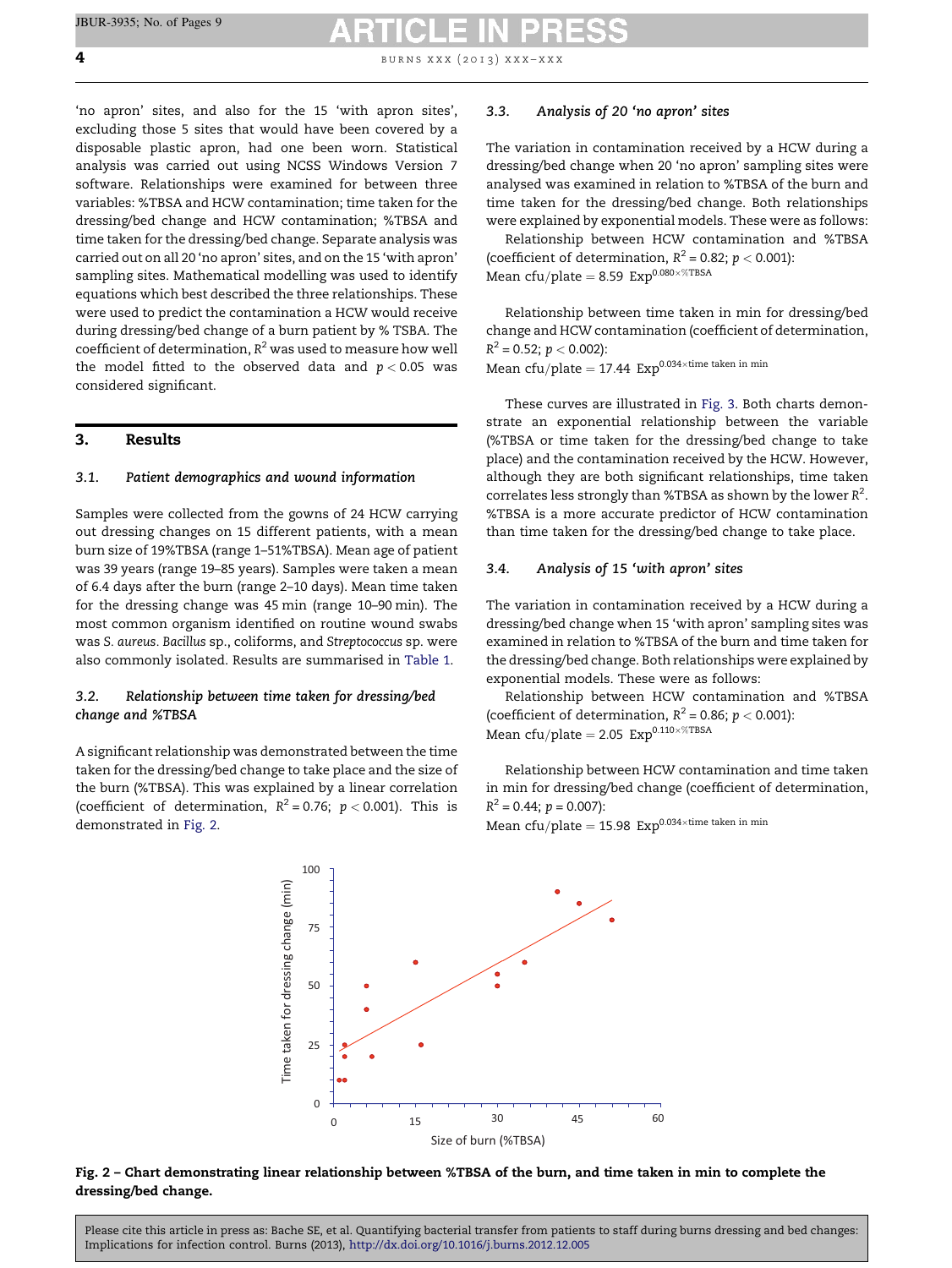<span id="page-4-0"></span>Table 1 - Summary of all 24 studies of HCW carrying out dressing/bed changes on 15 patients. Details were taken of: size of burn as % TBSA; site of burn (UL, upper limb; LL, lower limb; AT, anterior trunk; PT, posterior trunk; and HN, head and neck); depth of burn (SPT, superficial partial thickness; DPT, deep partial thickness; and FT, full thickness); age of burn in days; the %TBSA that has been harvested as <sup>a</sup> split thickness skin graft; the %TBSA that has been covered by autograft or dermal substitute; recent wound swabs; whether <sup>a</sup> dressing change and bed change took place; time taken for the dressing/bed change; and the mean cfu per plate for all 20 'no apron' sites, and the <sup>15</sup> 'with apron' sites.

| no.            | Study Patient Pt age | (years) | %TBSA<br>burn  | Site of<br>burn   | Depth of Age of<br>burn    | burn<br>(days) | %TBSA<br>donor site<br>harvested | %TBSA<br>covered in<br>skin or<br>substitute | Wound swab results                                        | Dressing<br>change | Bed sheet<br>change | Time<br>taken<br>(min) | Mean<br>cfu/plate<br>20 sites | Mean<br>cfu/plate<br>15 sites |
|----------------|----------------------|---------|----------------|-------------------|----------------------------|----------------|----------------------------------|----------------------------------------------|-----------------------------------------------------------|--------------------|---------------------|------------------------|-------------------------------|-------------------------------|
| $\mathbf{1}$   | $\mathsf{A}$         | 19      | $\mathbf{1}$   | UL                | <b>DPT</b>                 | 6              | $\mathbf{0}$                     | $\overline{0}$                               | Not taken                                                 | Yes                | No                  | 10                     | 23                            | 18                            |
| $\overline{2}$ | $\mathbf{B}$         | 24      | $\overline{2}$ | AT                | SPT                        | 6              | $\mathbf{0}$                     | $\mathbf 0$                                  | Not taken                                                 | Yes                | No                  | 25                     | 12                            | 9                             |
| $\overline{3}$ | $\mathsf{C}$         | 26      | 2              | AT                | SPT                        | 6              | $\mathbf{0}$                     | $\mathbf{0}$                                 | Not taken                                                 | Yes                | N <sub>o</sub>      | 10                     | 14                            | 5                             |
| $\overline{4}$ | D                    | 44      | $\overline{2}$ | <b>UL</b>         | SPT                        | 10             | $\mathbf{0}$                     | $\mathbf{0}$                                 | Not taken                                                 | Yes                | No                  | 20                     | 13                            | $\overline{4}$                |
| 5              | E                    | 34      | 6              | AT                | DPT/FT                     | 8              | 6                                | 6                                            | Staphylococcus aureus, Bacil-<br>lus sp.                  | Yes                | No                  | 40                     | 40                            | 27                            |
| 6              | E                    | 34      | 6              | AT                | DPT/FT                     | 8              | 6                                | 6                                            | S. aureus, Bacillus sp.                                   | Yes                | N <sub>o</sub>      | 40                     | 13                            | 5                             |
| $\overline{7}$ | $\mathbf{F}$         | 33      | 6              | LL                | <b>DPT</b>                 | 9              | 6                                | 6                                            | coliforms, S. aureus, Gp G<br>Streptococcus, Bacillus sp. | Yes                | N <sub>o</sub>      | 50                     | 1                             | $\mathbf{1}$                  |
| 8              | G                    | 22      | $\overline{7}$ | <b>UL</b>         | <b>SPT</b>                 | 8              | $\mathbf{0}$                     | $\overline{0}$                               | coliforms, S. aureus, Gp A<br>Streptococcus, Bacillus sp. | Yes                | No                  | 20                     | 50                            | 22                            |
| 9              | H                    | 45      | 15             | UL, AT, HN        | $\mathop{\rm FT}\nolimits$ | 6              | 9                                | 15                                           | S. aureus,, Bacillus sp., Clos-<br>tridium perfringens    | Yes                | Yes                 | 55                     | 54                            | 41                            |
| 10             | H                    | 45      | 15             | UL, AT, HN        | <b>FT</b>                  | $6\,$          | 9                                | 15                                           | S. aureus,, Bacillus sp., C.<br>perfringens               | Yes                | Yes                 | 55                     | 50                            | 21                            |
| 11             | $\mathbf{I}$         | 85      | 16             | AT                | DPT/FT                     | 120            | $\mathbf 0$                      | $\mathbf 0$                                  | S. aureus, Bacillus sp.                                   | Yes                | Yes                 | 25                     | 101                           | 90                            |
| 12             | $\mathbf{I}$         | 85      | 16             | AT                | DPT/FT                     | 120            | $\mathbf{0}$                     | $\mathbf 0$                                  | S. aureus,, Bacillus sp.                                  | Yes                | Yes                 | 25                     | 20                            | 20                            |
| 13             | J                    | 39      | 30             | UL, LL, AT, PT    | DPT/FT                     | $\overline{7}$ | 9                                | 15                                           | S. aureus, Streptococcus pneu-<br>monia                   | Yes                | Yes                 | 50                     | 108                           | 118                           |
| 14             | J                    | 39      | 30             | UL, LL, AT, PT    | DPT/FT                     | $\overline{7}$ | 9                                | 15                                           | S. aureus, S. pneumoniae                                  | Yes                | Yes                 | 50                     | 97                            | 52                            |
| 15             | K                    | 46      | 30             | UL, LL, PT        | DPT/FT                     | 6              | $\mathbf{0}$                     | $\mathbf{0}$                                 | S. aureus, Streptococcus sp.,<br>Bacillus sp.             | Yes                | Yes                 | 55                     | 28                            | $\overline{7}$                |
| 16             | K                    | 46      | 30             | UL, LL, PT        | DPT/FT                     | 6              | $\mathbf{0}$                     | $\mathbf{0}$                                 | S. aureus, Streptococcus sp.,<br>Bacillus sp.             | Yes                | Yes                 | 55                     | 25                            | 26                            |
| 17             | L                    | 55      | 35             | UL, LL, AT,       | DPT/FT                     | $\overline{4}$ | $\mathbf{0}$                     | $\mathbf{0}$                                 | Methicillin resistant S. aur-<br>eus (MRSA)               | Yes                | Yes                 | 60                     | 177                           | 126                           |
| 18             | L                    | 55      | 35             | UL, LL, AT,       | DPT/FT                     | $\overline{4}$ | $\mathbf 0$                      | $\mathbf 0$                                  | <b>MRSA</b>                                               | Yes                | Yes                 | 60                     | 66                            | 71                            |
| 19             | M                    | 29      | 41             | UL, PT, HN        | <b>FT</b>                  | 8              | 18                               | 18                                           | coliforms, S. aureus, S.<br>pneumonii, bacillus sp.       | Yes                | Yes                 | 90                     | 142                           | 96                            |
| 20             | M                    | 29      | 41             | UL, PT, HN        | <b>FT</b>                  | 8              | 18                               | 18                                           | coliforms, S. aureus, S.<br>pneumonii, bacillus sp.       | Yes                | Yes                 | 90                     | 294                           | 233                           |
| 21             | $\rm N$              | 45      | 43             | UL, LL, AT, HN    | FT                         | $\overline{2}$ | $\mathbf{1}$                     | 18                                           | No growth                                                 | Yes                | Yes                 | 85                     | 287                           | 259                           |
| 22             | $\rm N$              | 45      | 43             | UL, LL, AT, HN    | FT                         | $\overline{2}$ | $\mathbf{1}$                     | 18                                           | No growth                                                 | Yes                | Yes                 | 85                     | 420                           | 341                           |
| 23             | $\circ$              | 40      | 51             | UL, AT, PT, HN FT |                            | 6              | $\overline{4}$                   | 32                                           | Enterococcus cloacae                                      | Yes                | Yes                 | 78                     | 662                           | 569                           |
| 24             | $\circ$              | 40      | 51             | UL, AT, PT, HN FT |                            | 6              | $\overline{4}$                   | 32                                           | E. cloacae                                                | Yes                | Yes                 | 78                     | 333                           | 569                           |

Z

u u ٠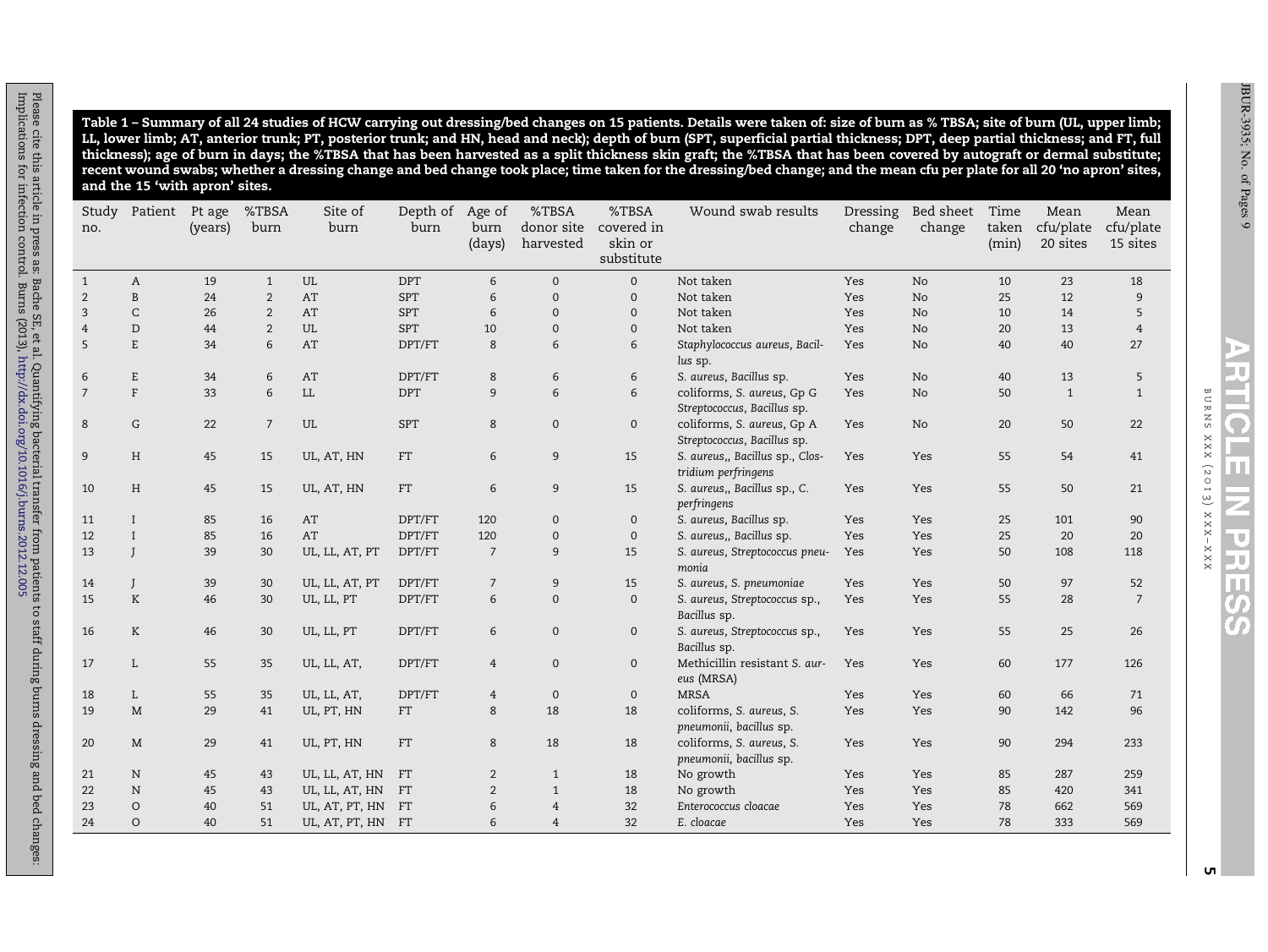<span id="page-5-0"></span>

Fig. 3 – Charts demonstrating exponential relationships between %TBSA and mean cfu per plate (left) and time taken in minutes for dressing change and mean cfu per plate (right) when all 20 'no apron' sampling sites on a HCW gown are analysed.



Fig. 4 – Chart demonstrating exponential relationships between %TBSA and mean cfu per plate (left) and time taken in minutes for dressing change and mean cfu per plate (right) when 15 'with apron' sampling sites on a HCW gown are analysed.

These curves are illustrated in Fig. 4. Again, both charts demonstrate an exponential relationship between the variable (%TBSA or time taken for the dressing/bed change to take place) and the contamination received by the HCW. However, although they are both significant relationships, time taken correlates less strongly than %TBSA as shown by the lower  $R^2$ . %TBSA is a more accurate predictor of HCW contamination than time taken for the dressing/bed change to take place.

# 3.5. Predicted contamination of HCW

Using the above statistical models, the expected mean number of bacterial cfu per 25  $\text{cm}^2$  plate from a HCW performing a burns dressing/bed change can be predicted. This was produced from data sets for all 20 'no apron' sites and the 15 'with apron' sites. These values are summarised in Table 2. It was found that for every 9%TBSA increase in burn size, the mean number of cfu/plate doubled when all 20 sites were analysed. This was true for every 6%TBSA increase in burn size when 15 'with apron' sites were analysed.

Table 2 – Predicted mean contamination received by HCW performing a burn dressing/bed change. All 20 'no apron' sites, and the 15 'with apron' sites that would be left exposed if the HCW donned a plastic apron are analysed separately for comparison. Results are expressed as mean bacterial cfu per 25 cm<sup>2</sup> agar plate.

| %TBSA | Predicted<br>mean cfu per<br>25 cm <sup>2</sup> plate 20 'no<br>apron' sites | Predicted<br>mean cfu per<br>25 cm <sup>2</sup> plate 15 '<br>with apron' sites |
|-------|------------------------------------------------------------------------------|---------------------------------------------------------------------------------|
| 5     | 13                                                                           | $\overline{4}$                                                                  |
| 10    | 19                                                                           | 6                                                                               |
| 15    | 29                                                                           | 11                                                                              |
| 20    | 43                                                                           | 18                                                                              |
| 25    | 64                                                                           | 32                                                                              |
| 30    | 95                                                                           | 56                                                                              |
| 35    | 141                                                                          | 97                                                                              |
| 40    | 211                                                                          | 168                                                                             |
| 45    | 314                                                                          | 292                                                                             |
| 50    | 469                                                                          | 507                                                                             |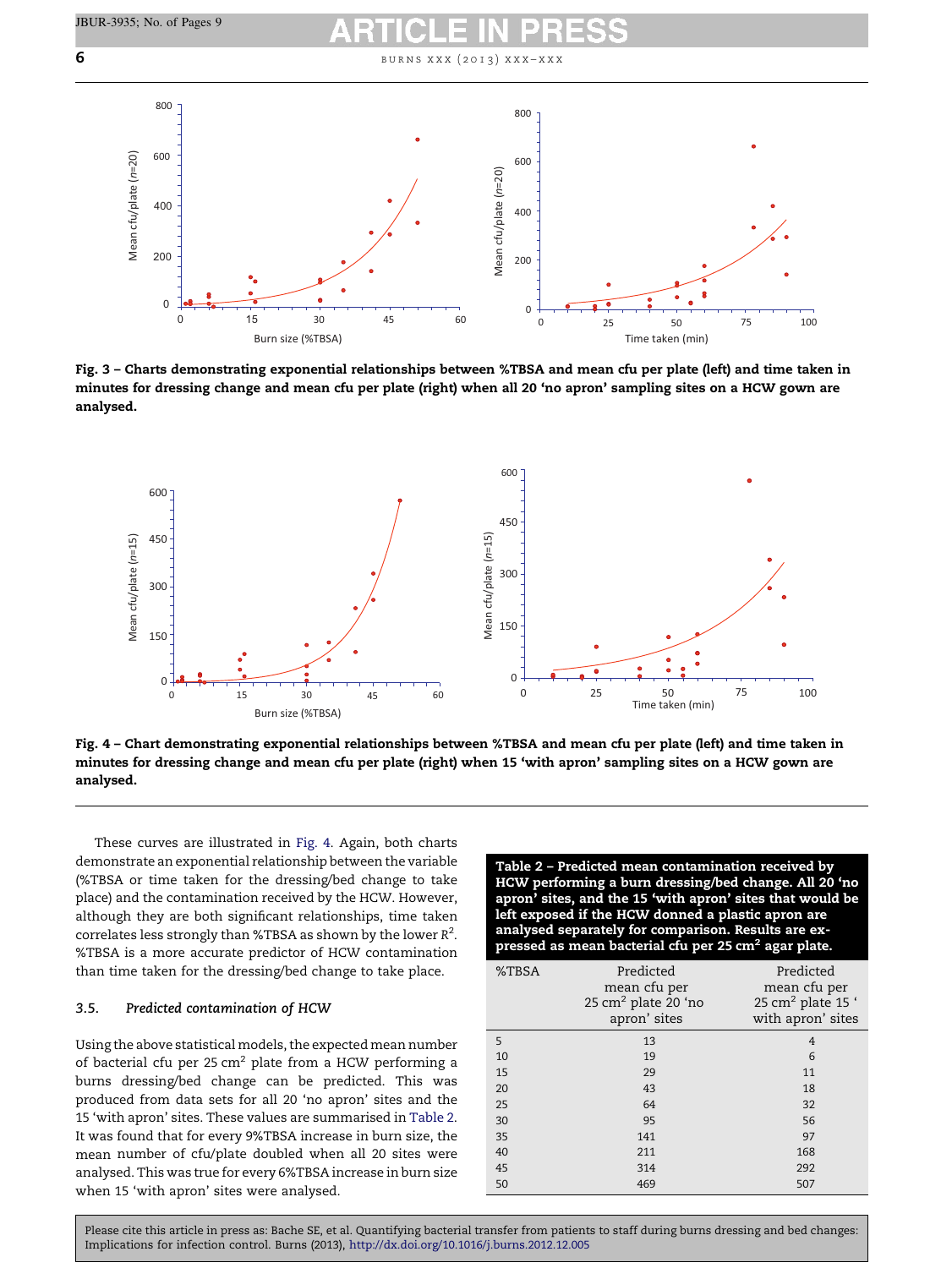$B \text{URNS XXX}$  (2013) XXX-XXX  $\overline{Z}$ 

### 4. Discussion

The consequences of nosocomial infections from a burns patient cross-contaminating other patients are potentially devastating [\[1,24\]](#page-7-0). Prevention of cross-contamination is thus becoming an increasingly important area of burn care research. The potential for HCW to act as vectors of transmission between patients, and the increased bacterial dispersal during dressing and bed sheet changes on burns patients has long been known [\[6–9,11–18\].](#page-7-0) The current study highlights high levels of HCW contamination following a dressing/bed change and quantifies levels of bacterial contamination for the first time.

During a dressing/bed change the HCW can be expected to come into contact with the patient, their dressings and the surrounding environment, all of which are likely to be heavily contaminated on the burns unit. A HCW who has become contaminated by carrying out a dressing change will proceed to make contact with other patients or environmental surfaces, dispersing organisms, where they can survive for several weeks and form an environmental reservoir [\[25–27\]](#page-8-0). The environment may then contaminate another patient directly or indirectly via the hands or uniform of a HCW acting as a carrier for nosocomial infection [\[28,4,29\]](#page-8-0).

Guidelines on the use of protective clothing for HCW during burns dressing/bed changes are not burns-specific. Based on the results of this study, they may require to be revised with consideration of the amount of contamination received by HCW during performance of these routine nursing activities. The use of gloves and meticulous hand hygiene for all dressing changes is accepted practise and was not examined here [\[15,30\]](#page-7-0). Of note, WHO recommend a '5 moments for hand hygiene' approach whereby hands should be cleaned before and after all procedures and contact with patient surroundings [\[31\]](#page-8-0). It may be argued that the HCW in this study should have been encouraged to wash their hands several times during the activity, rather than just at the beginning and end. However as they were in constant contact with the environment, patient, and open wounds throughout the duration of the activity, dividing the dressing/bed change into distinct 'moments for hand hygiene' was difficult. One compromise that may be employed in the future is to encourage a pause for hand hygiene and change of gloves only, between removing dressings and applying fresh dressings. The compliance with these recommendations is however unlikely to affect the levels of bacteria found on the gowns, as they concern only hand hygiene.

Disposable full-body gowns were only worn for this study to enable sampling from a surface that was known to be sterile prior to the nursing activities. Standard practice on our unit is for plastic aprons to be worn for most dressing and bed changes, excluding those taking place in ICU or on known heavily contaminated patients. The results of this study have led to a review of our clinical practice, and revised guidelines on protective attire worn by HCW.

The mathematical models produced indicate that a HCW performing a dressing change on a patient with a 15%TBSA burn could be expected to become contaminated with a mean of 29 bacterial cfu/25  $cm<sup>2</sup>$  if they wore no protective clothing and 11 bacterial cfu/25  $cm<sup>2</sup>$  if a plastic apron was worn, supposing absolute protection is afforded by the apron. For large burns, prediction of levels of contamination when a HCW wears or does not wear an apron highlights the limitation of relying only on the apron as a means of prevention of HCW contamination. For example, 50% TBSA burn is estimated to produce 469 cfu/plate when wearing 'no apron', compared to 507 cfu/plate 'with apron'. The majority of samples were collected from the forearms, arms, shoulders and chest: areas that of skin and uniform which would not be protected or cleaned during hand washing and may come into contact with other patients or equipment. Before the study was initiated, HCW were encouraged to act exactly as they would were they wearing an apron. Whilst this was the agreed intention, it is nevertheless possible that they may have been less careful than usual knowing they were covered by a gown, or more careful as they were conscious they were part of a study. Regardless of this possible effect, the results highlight the need for a review of protective guidelines for HCW.

Burns between 2 and 10 days old were examined, although numerous factors such as the site of the burn, whether debridement had taken place, donor site size, comorbidities and bacteria isolated from the wound were unable to be controlled. Despite the inclusion criteria being fairly broad, %TBSA was still shown to be an important predictor of HCW contamination. Future studies would be useful to monitor the change in HCW contamination as a burn progresses towards healing, or as the patient becomes colonised with increasingly resistant organisms. Furthermore, BPA was used throughout to monitor staphylococcaltype bacteria, but other selective media may be used in the future to identify other organisms that colonise burns wounds, such as Gram-negatives, which may show different transfer characteristics between patients and HCW. Were the studies to be repeated on a larger sample size, quantitative analysis of wound contamination may be attempted, although this would only be an estimate. However this would not be helpful in predicting contamination and thus guiding HCW on which protective attire to wear; results not being known until after the dressing/bed change had taken place.

Despite the relatively small sample size an excellent correlation of 82% was demonstrated, enabling the production of mathematical models. The largest burn studied was 51% TBSA so extrapolation to predict contamination from larger burns was not attempted. Although further studies may help to show the contamination produced by much bigger burns, at the upper limits of %TBSA tested, many agar plates were very heavily contaminated, and much more contamination would probably render the number of bacterial cfu uncountable. Suffice to say contamination to at least the same extent would be expected for burns over 51% TBSA. It is important to note that all results are reported as cfu per 25  $\text{cm}^2$  plate, and the total contamination across a whole gown would be many times this figure. What is not known is what constitutes a 'significant number' of bacteria. Further work would need to be carried out to determine the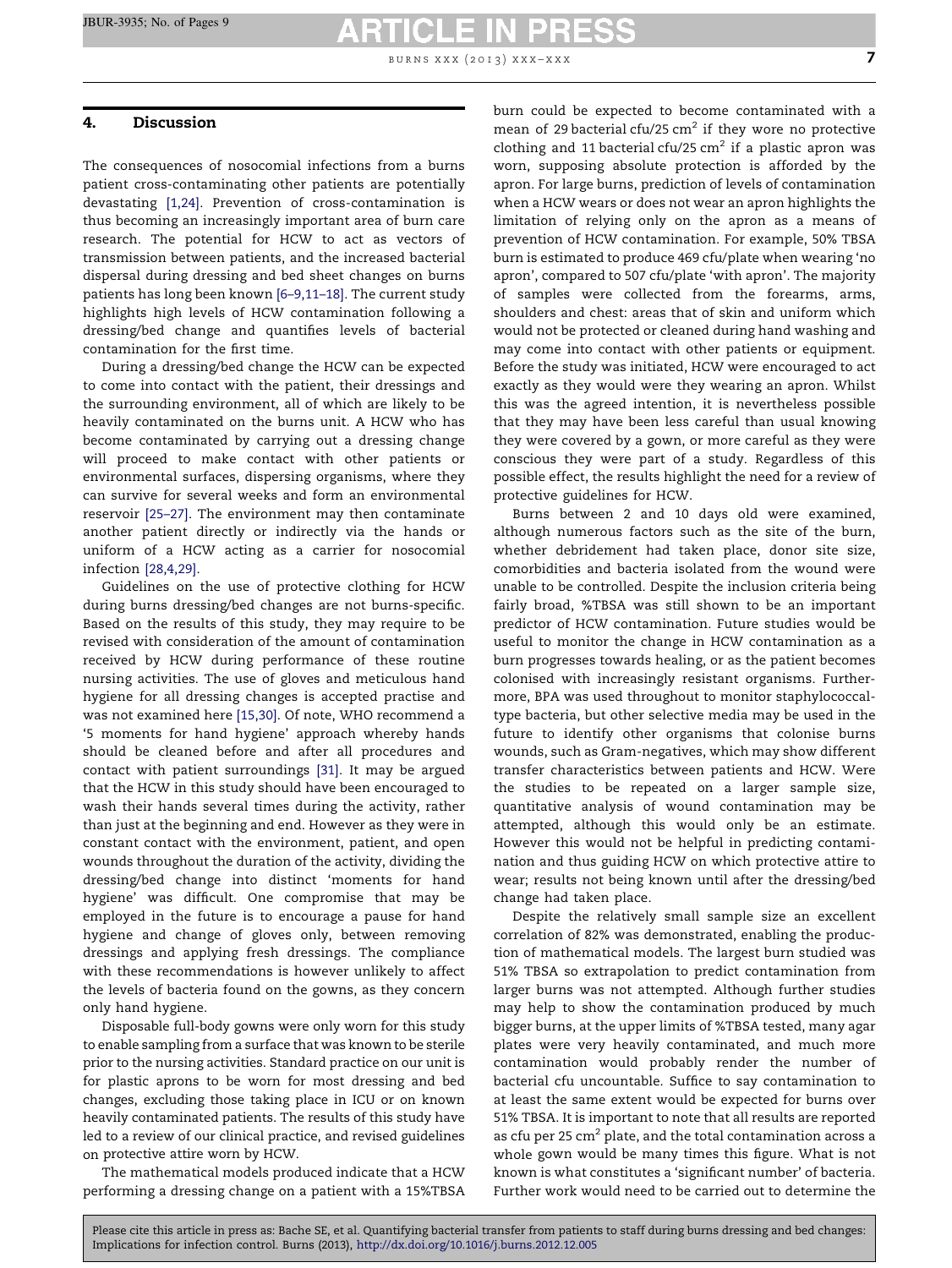<span id="page-7-0"></span>transfer rate from the HCW to another surface or patient. In the absence of this, an arbitrary figure may be assigned as a pre-determined cut off point above which full-body protection should be worn. The cost of full body protection must also be considered and weighed up against the perceived risk of transfer from a HCW.

It is logical to assume thatin general a larger burn will take longer to dress, and indeed this was shown by a linear relationship between %TBSA and total time taken ([Fig.](#page-3-0) 2). Although time taken was related to the level of HCW contamination, it explained less of the variation than burn size, with a lower coefficient of determination,  $R^2$ . Furthermore, as the time taken for the dressing change will not be known until after the event, and may depend on HCW experience, %TBSA was preferentially considered to predict HCW contamination. A rough guide is that for every 6–9%TBSA increase in burn size, bacterial contamination doubles.

This study increases knowledge of the transfer of bacteria from burns patients to HCW. It highlights the need for guidelines on protective clothing worn by HCW to be developed, as burns patients have been shown to disperse high levels of bacteria onto HCW. For the first time, a quantitative analysis of bacterial contamination received by HCW performing burns dressing and bed changes have been performed. The risks of HCW contamination must be balanced against the cost of protective measures and resources available to burns units worldwide.

# Conflict of interest

All authors declare no financial or personal associations that could inappropriately influence this work.

# Funding

SEB would like to thank the Royal College of Surgeons of Edinburgh for the award of a small research grant for costs towards consumables for this research. No role was played by the funding source beyond this.

# Ethical approval

Ethical approval was granted by the local REC for the study of levels of environmental bacterial contamination around burns patients, as part of a larger body of work. All samples were taken from disused gowns and no direct patient involvement was required to carry out this research. Verbal consent was obtained from the patient and HCW prior to the study.

# Acknowledgements

SEB would like to thank the staff and patients on Ward 45 at GRI for their help with this study, and Mr. Stuart Watson for his support and advice.

#### r e f e r e n c e s

- [1] Rafla K, Tredget EE. Infection control in the burn unit. Burns 2011;37:5–15.
- [2] Kasten KR, Makley AT, Kagan RJ. Update on the critical care management of severe burns. J Intensive Care Med 2011;26:223–36.
- [3] Wang Y, Tang HT, Xia ZF, Zhu SH, Ma B, Wei W, et al. Factors affecting survival in adult patients with massive burns. Burns 2010;36:57–64.
- [4] Weber J, McManus A. Infection control in burn patients. Burns 2004;30:A16–24.
- [5] Talon D. The role of the hospital environment in the epidemiology of multi-resistant bacteria. J Hosp Infect 1999;43:13–7.
- [6] Gould D. Isolation precautions to prevent the spread of contagious diseases. Nurs Stand 2009;23:47–55.
- Thom BT, White RG. The dispersal of organisms from minor septic lesions. J Clin Pathol 1962;15:559–62.
- [8] Shiomori T, Miyamoto H, Makishima K, Yoshida M, Fujiyoshi T, Udaka T, et al. Evaluation of bedmaking-related airborne and surface methicillin-resistant Staphylococcus aureus contamination. J Hosp Infect 2002;50:30–5.
- [9] Hambreus A. Dispersal and transfer of Staohylococcus aureus in an isolation ward for burned patients. J Hyg Camb 1973;71:787–97.
- [10] Dansby W, Purdue G, Hunt J, Arnoldo B, Phillips D, Moody B, et al. Aerolization of methicillin-resistant Staphylococcus aureus during an epidemic in a burn intensive care unit. J Burn Care Res 2008;29:331–7.
- [11] Babb JR, Davies JG, Ayliffe GAJ. Contamination of protective clothing and nurses' uniforms in an isolation ward. J Hosp Infect 1983;4:149–57.
- [12] Perry C, Marshall R, Jones E. Bacterial contamination of uniforms. J Hosp Infect 2001;48:238–41.
- [13] Callaghan I. Bacterial contamination of nurses' uniforms: a study. Nurs Stand 1998;13:37–42.
- [14] Speers R, Shooter RA, Gaya H, Patel N. Contamination of nurses' uniforms with Staphylococcus aureus. Lancet 1969;2:233–5.
- [15] Snyder GM, Thom KA, Furuno JP, Perencevich EN, Roghmann MC, Strauss SM, et al. Detection of methicillinresistant Staphylococcus aureus and vancomycin-resistant enterococci on the gowns and gloves of healthcare workers. Infect Control Hosp Epidemiol 2008;29:583–9.
- [16] Morgan DJ, Liang SY, Smith CL, Johnson JK, Harris AD, Furuno JP, et al. Frequent multidrug-resistant Acinetobacter baumannii contamination of gloves, gowns, and hands of healthcare workers. Infect Control Hosp Epidemiol 2010;31:716–21.
- [17] Hambreus A. Transfer of Staphylococcus aureus via nurses' uniforms. J Hyg Camb 1973;71:799.
- [18] Hambreus A, Ransjo U. Attempts to control clothes-borne infection in a burn unit. J Hyg Camb 1977;79:193–203.
- [19] Hodle AE, Richter KP, Thompson RM. Infection control practises in US burns units. J Burn Care Res 2006;27: 142–51.
- [20] Pratt RJ. Epic 2: national evidence-based guidelines for preventing healthcare associated infections in NHS hospitals in England. J Hosp Infect 2007;65(S):51–64.
- [21] Good practice in infection prevention and control guidelines for nursing staff. [www.wales.nhs.uk/sites3/](http://www.wales.nhs.uk/sites3/Documents/739/RCN%20infection%20control.doc.pdf) [Documents/739/RCN%20infection%20control.doc.pdf](http://www.wales.nhs.uk/sites3/Documents/739/RCN%20infection%20control.doc.pdf) [\[accessed](http://www.wales.nhs.uk/sites3/Documents/739/RCN%20infection%20control.doc.pdf) 03.11.11].
- [22] NICE infection control guidelines: prevention of healthcare associated infection in primary and community care June 2003. [http://www.nice.org.uk](http://www.nice.org.uk/) [accessed 03.11.11].